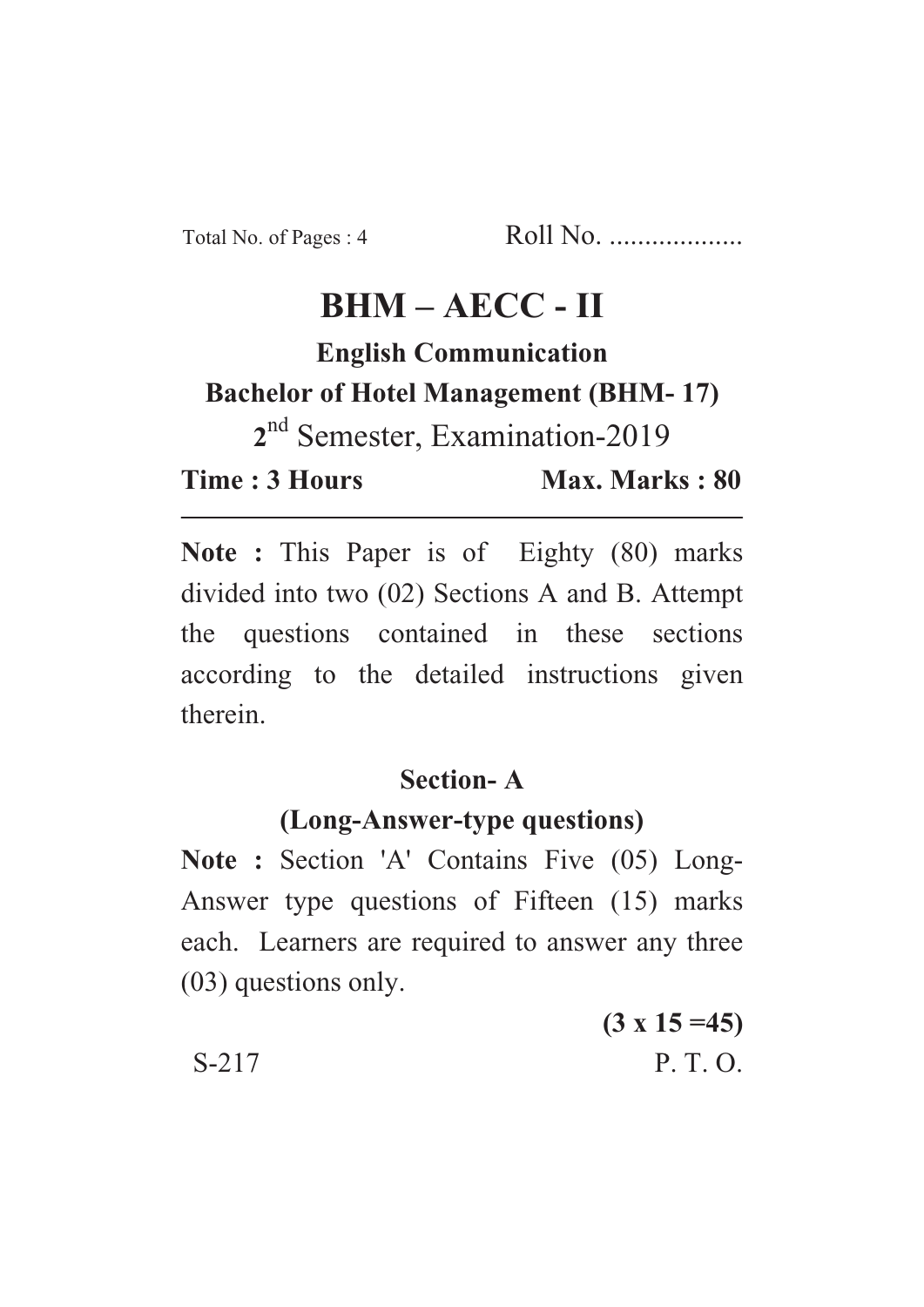**(2)**

- 1. What is Effective Communication? Discuss the qualities of a good communicator.
- 2. Write an email to enquire about the availability of rooms at a premium hotel in Goa.
- 3. Discuss the importance of non verbal communication in hospitality services.
- 4. Differentiate between Agenda and Minutes of Meeting.
- 5. What are the various levels of listening? Discuss each with examples.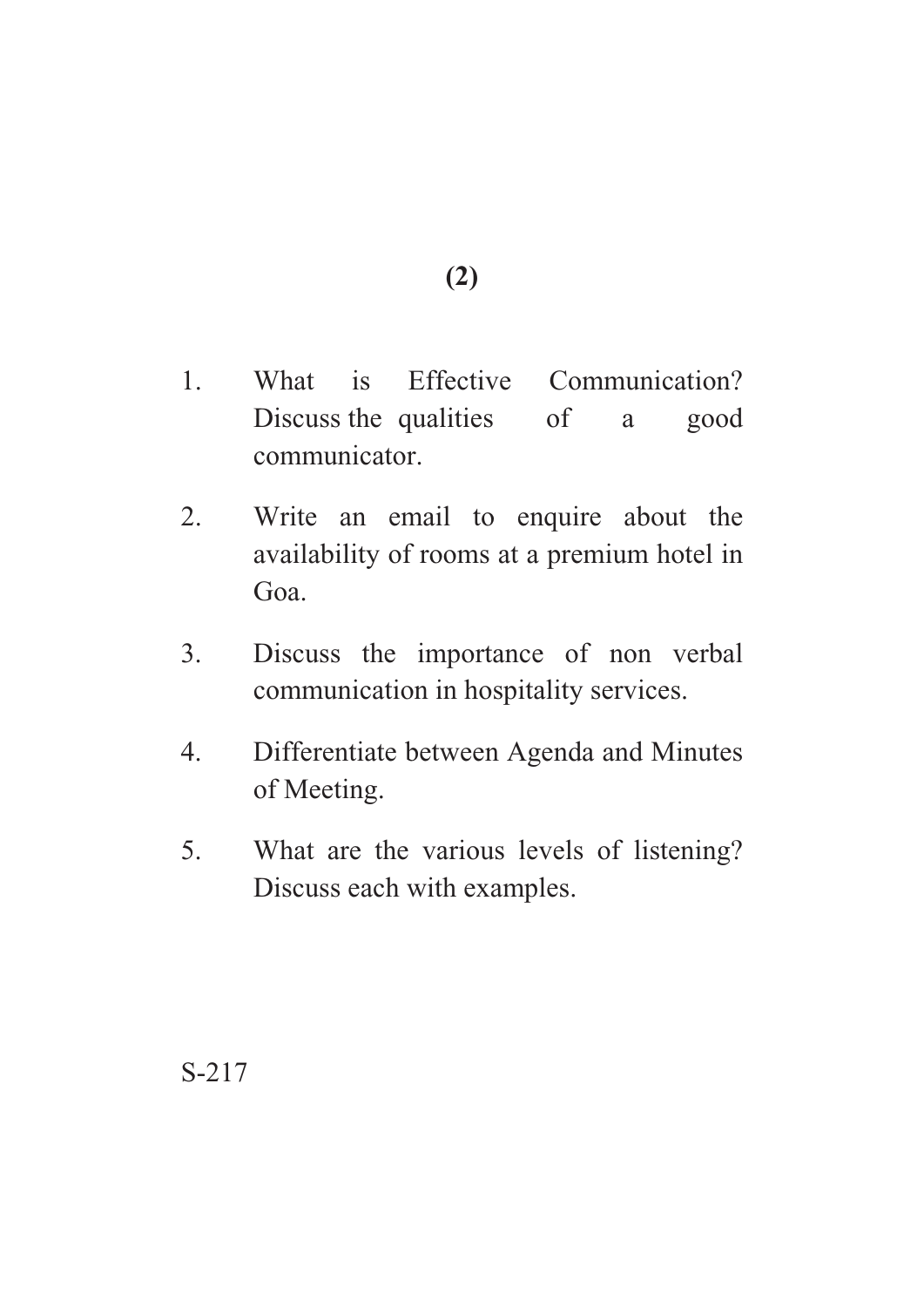#### **Section - B**

## **(Short-Answer-Type questions)**

**(Short-Answer-Type questions) Note :** Section 'B' contains eight (08) Shortanswer type questions of Seven (07) marks each. Learners are required to answer any Five (05) questions only.

**(5x7=35)**

## **Write short notes on the following :**

- 1. Pitch in communication
- 2. IP Address
- 3. Social Media
- 4. Limitations of oral communication
- 5. Effective writing skills

S-217